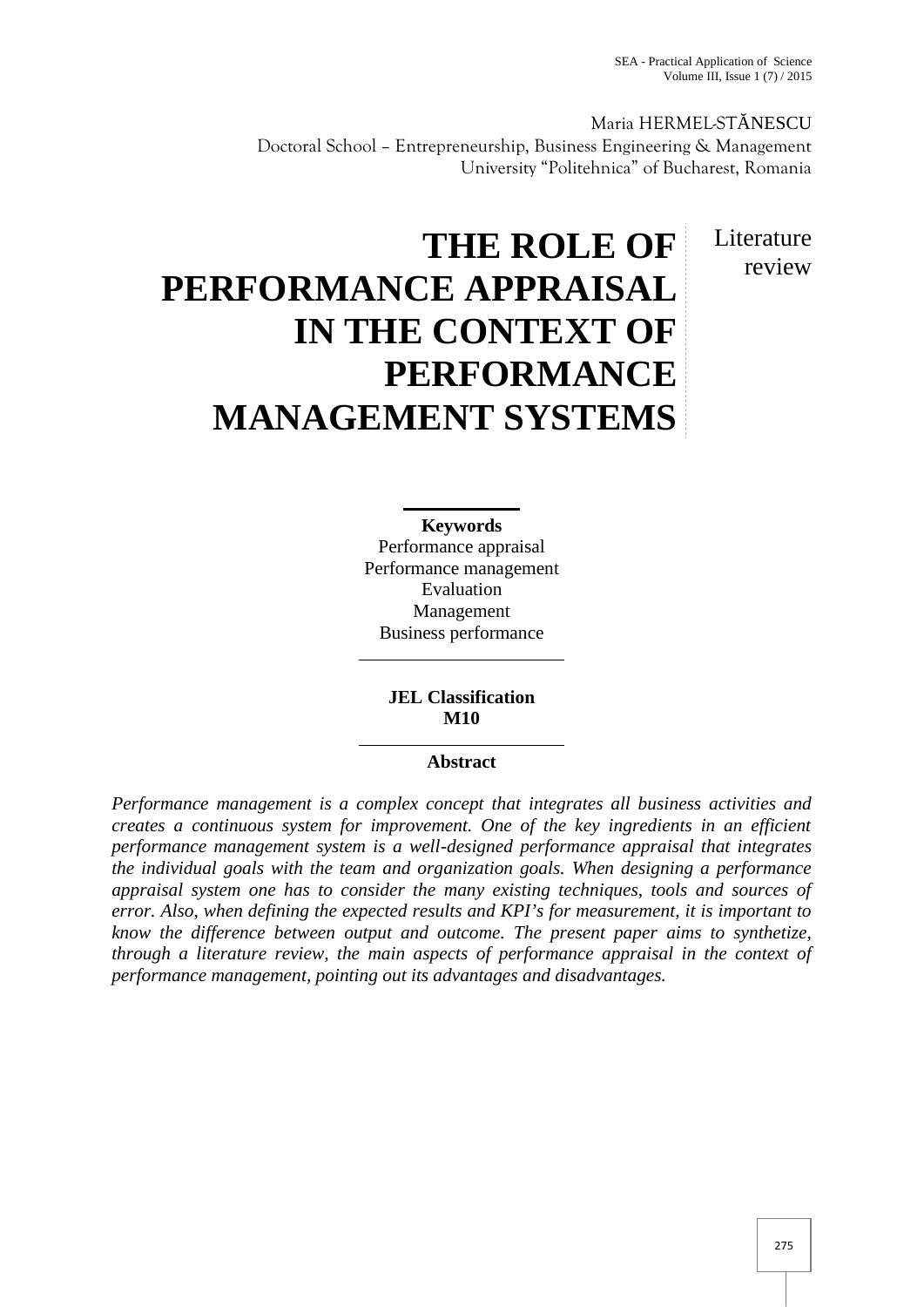## **Introduction**

The concept of evaluation or performance appraisal is not a new one to the business market, and is still subject of many debates. There are people that will encourage it and people against it, there are groups of people that will suggest other methods instead of it, and there are people that will suggest several ways to do it, for there are many concepts and recipes for it. But at the end of the day, the fact that still remains is that: one cannot improve something that wasn't measured first. How will one know that the company goes towards the desired goals? How will one know that his or his employees' results improved over time, or following a specific training? Or how will one manager know that his team needs to access one particular training over the other? These are several and few of the questions that performance appraisal can help find an answer to.

When speaking of business performance one thinks of several areas where performance takes shape: company's performance, management performance, employees' performance. This is because all are interconnected and codependent. The concept of performance management then arises, and includes all the above mentioned areas. This is a complex concept, continuous and useful to the business.

According to Armsrong M. (2009) performance management concentrates over organizational performance as well as individual performance. The individual performance improvement plans will not always lead to an organizational performance improvement; this is why there is necessary a strategic approach through which the performance management strategy lines up with the company's business strategy. So, Armstrong M. (2009) defines the management performance as being "a process for establishing shared understanding about what is to be achieved and how it is to be achieved, and an approach to managing and developing people that improves individual, team and organizational performance." (Armstrong M., 2009, pg. 55). Performance doesn't refer only to what is achieved but also how it is achieved. "Performance management is essentially a developmental process that aims to improve the performance and potential of people through their own effort and with the help of their managers and the organization." (Armstrong M., 2009, pg. 56).

Leech C. (2007) states that the organizations that own an efficient performance management system support its employees to reach the organizational objectives. Stanciu D.R. (2013) specifies that performance management becomes one of the main tools for business management regarding the impact this one has over the individual behavior and in directing this towards reaching the organizational strategic goals.

### **Performance management cycle**

Performance management focuses on actions regarding the future planning, improvement, and personal development more that appraising past performance. This is a continuous and evolutionary process through which performance improves over time. This cycle is presented in Figure. 1.

The above mentioned cycle is carried out after a sequence adapted after Armstrong M. (2009) illustrated in Figure 2.

This sequence points out a logic, linear and unlikely to happen in reality picture. It represents a design that provides the guide lines for an ideal management performance sequence, and underlines the key performance management activities:

## *Performance and development planning:*

This sequence involves the agreement between the manager and the individual regarding how the latter is expected to perform in terms of results and behavior. This agreement represents the framework of performance management. Within this stage the manager and individual define the role profile in terms of key result areas, they define what people need to know and be able to do, to understand the necessary behavioral competencies, for the role and also to define the core values.

## *Performance measures:*

Armstrong M. (2009) states that measuring performance is relatively easy for employees responsible for achieving quantified targets, such as sales, but it is more difficult for knowledge workers. This difficulty is alleviated by the distinction between two forms of results – outputs and outcomes.(Armstrong M., 2009) "An output is a result that can be measured quantifiably, while an outcome is a visible effect that is the result of effort but cannot necessarily be measured in quantified terms." (Armstrong M., 2009, pg. 69).

Risher H. (2003) points out that when assessing performance it is also necessarily to consider also the inputs in the shape of the degree of knowledge and skill attained and behavior that is demonstrably in line with the competency framework, statements and core values.

Classification of output and outcome measures adapted after Armstrong M. (2009)

Output measures include:

- Financial measures income, shareholder value, added value, rates of return, costs;
- Units produced or processed, throughput; level of take-up of service;
- Sales, new accounts;
- Time measures speed of response or turnaround, achievements compared with time-tables, amount of backlog, time to market, delivery times.

Outcome measures include:

- Attainment of a standard quality, level of service etc);
- Changes in behavior;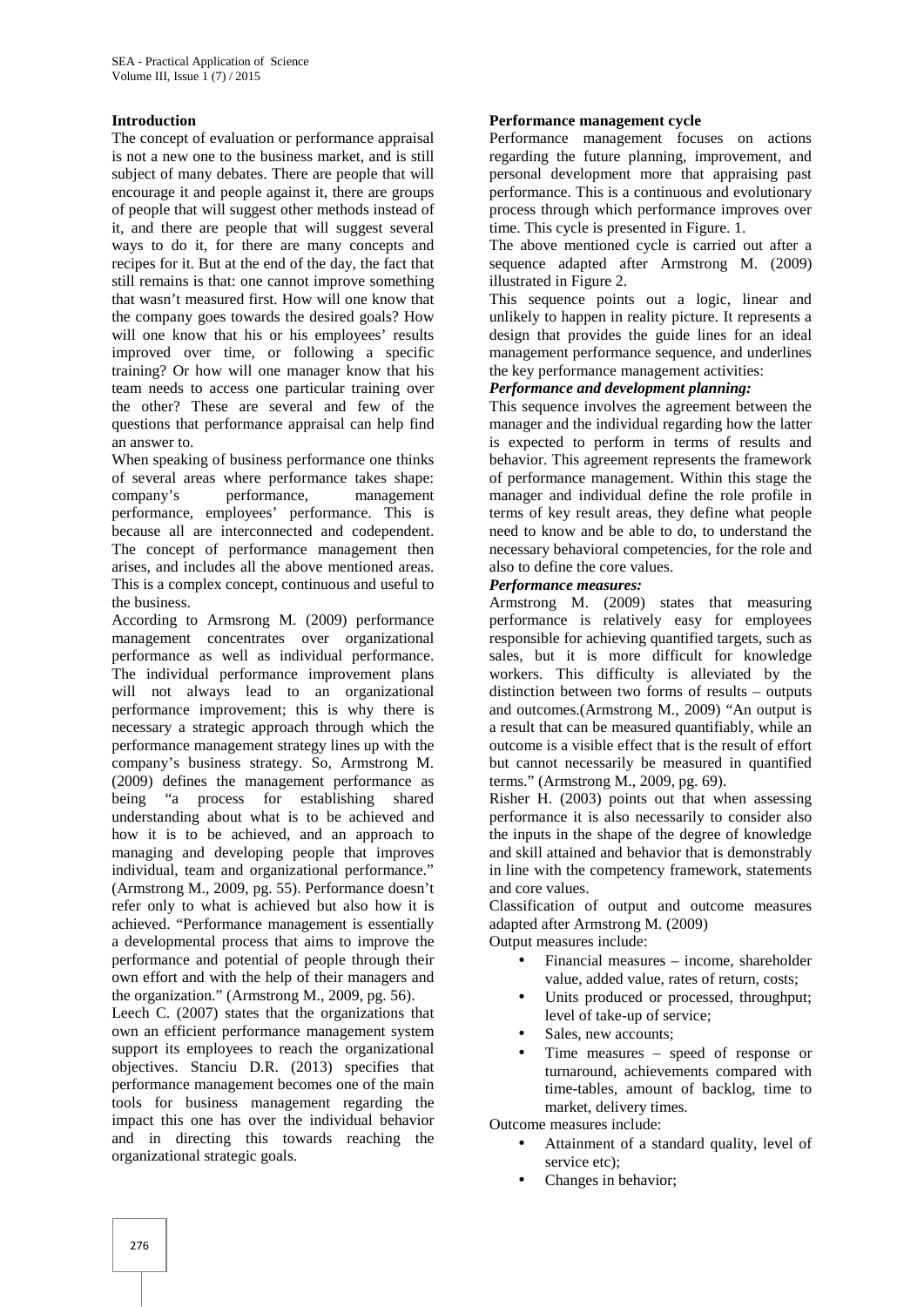- Completion of work/project;
- Acquisition and effective use of additional knowledge and skills;
- Reaction judgment by others.

## *Goals*

Setting the goals represents the key chapter in planning the performance and agreement stage, and represents a process on its own. Latham and Locke (2006) state that people will perform better when they have set specific, challenging and attainable objectives. Acceptance of goals will be achieved when:

- People perceive the goals as reasonable and fair and trust their managers;
- There are arrangements for individuals to participate in goal setting;
- Support is provided by the supervisor.
- People are provided with the resources required to achieve their goals;
- Success is achieved in reaching goals that reinforces acceptance of future goals

Latham and Locke (2006) state that specific and challenging objectives lead much better to performance than general objectives. Also, the employees that take part in setting their own goals are more likely to set more difficult goals than would others set for them, and also this process increases the acceptance of such goals. Besides advantages there are also some disadvantages in setting goals, and these are presented in *table 1*.

## *Integrating goals*

Integrating or line up the individual objectives with the organization goals represents that all the focus is oriented in the right direction. This process is called *cascading the objectives*. Armstrong M.(2009) states that this process should not be only a top- down process, and the people from all levels should have the opportunity to indicate how they can contribute to the attainment of team and departmental objectives.

Integration is achieved if everyone is aware of corporate, functional, and team goals, and the objectives they agree for themselves are consistent with those goals and will contribute in specified ways to their achievement. This process in illustrated in Figure 3.

Leech C. (2007) presents that cascading the objectives, is that which leads the performance management process. The final result should be, regardless of the size of the company, that each individual has its own objectives that can be followed all the way to the strategic company objectives.

#### **Classification of appraisal techniques and sources of errors**

Pitariu H. (2000) states that evaluating the human potential of a particular work team, means, firstly, to know with scientific methods each individual, and to objectively appreciate its competency.

Further on, the objective appreciation will be passed on to work efficiency and some administrative decisions.

According to Guion R.M. (1998) a proper evaluation should take into account at least three things:

- 1. A source of information, preferably the result of an observation or a recording of the events subject to appraisal;
- 2. Organizing and remembering information useful to the appraisal;
- 3. Quantitative evaluation of the remembered items based on well set rules.

The appraisal is a complex process and there are multitudes of ways to do it and to present it to the manager and employee, and each way has its advantages and disadvantages. So, when designing an evaluation system one should pick the best suited way for its purposes and best adapted to its organization. In the following list the author presents a classification of performance appraisal methods, adapted after Pitariu H. (2000):

- Evaluation scales: graphic scales, evaluation scales with multiple steps, standardized scales; scale with points;
- Individual comparing systems: classification system based on the order of merit, pairwise comparison system, forced distribution system; groups comparison system;
- Behavioral descriptions: appraisal scales with behavioral anchors, standard mixed evaluation scales, behavior observation scales, summarized behavior scales;
- Other types: forced picked evaluation, critic incidents technique, lists of responsibilities, binary rating, Zapan method, 360 degrees Feedback, self efficacy, visual methods.

All the above mentioned methods has its advantages and are also subject to errors. One has to take into account that each appraisal system refers to the efficiency of humans working with humans and from this starting point one can classify the error sources:

- Errors that belong to the assessor and reflect the appraisal distortions caused by it;
- Errors caused by psychometric construction deficiencies of the evaluation system;
- Measurement precision errors;

# **Conclusions:**

The role of the appraisal in the performance management system is essential, and this provides the necessary data for the decision factors. If it is a well-constructed and efficient appraisal system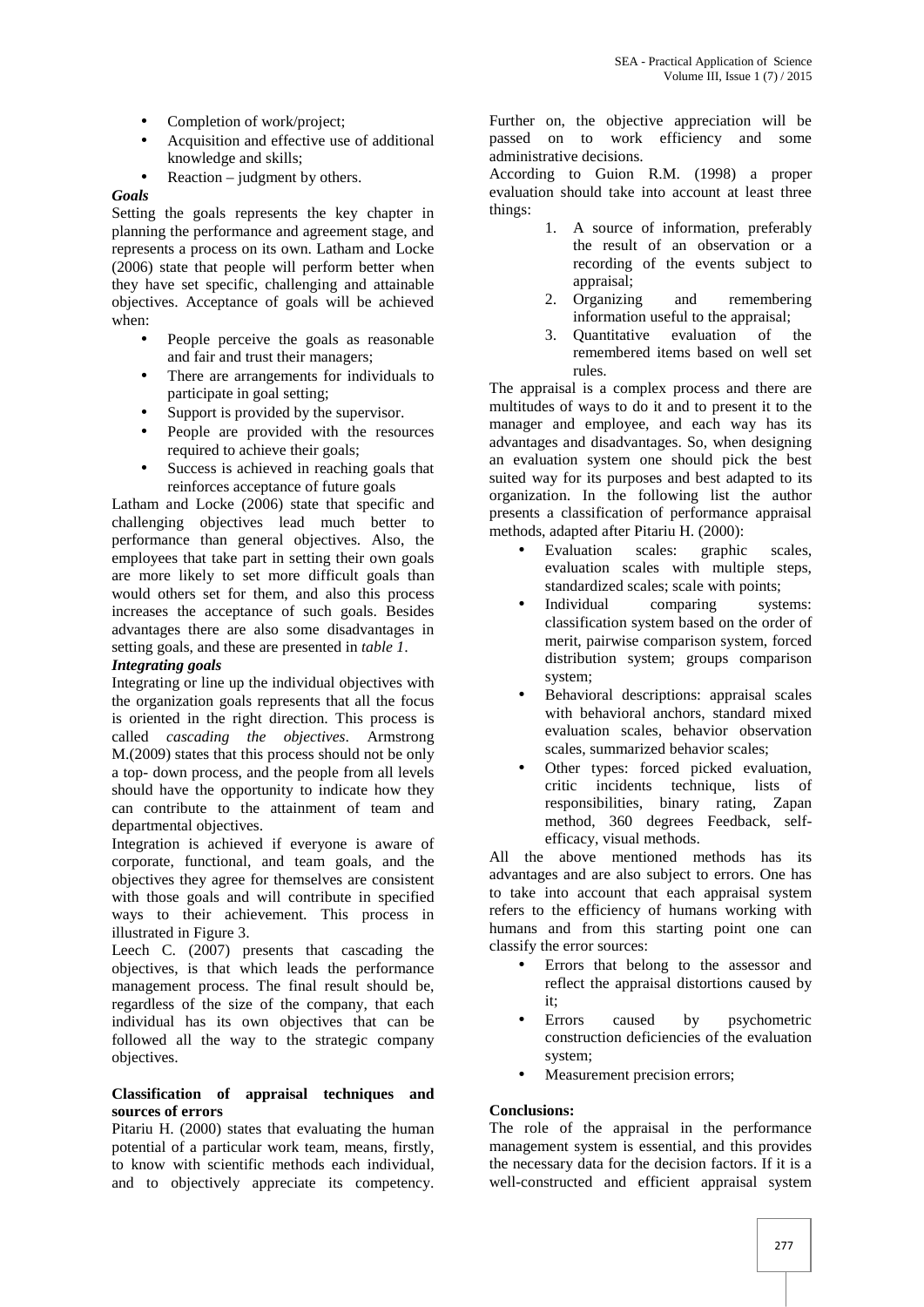integrated in a working performance management system, this has the potential to further increase the performance through proper motivation of the individuals.

Pulakos E.D., Mueller-Hanson R.A. and O'Leary R.S.(2008) state that appraisals for taking decisions (eg: payment according to performance) tend to be higher than the ones for development that are usually variable, reflecting the individual's strong points as well as the areas for development. They also state that there should be considered a difference in use of the numeric ratings for systems that target the decision making and the descriptive ratings that should be taken into consideration for development systems, offering a much wider range of information.

Armstorng M. (2009) has pointed out a series of advantages and disadvantages that should be considered about appraisals. He mentioned as arguments:

- It satisfies the individual's need to know where it stands on a particular scale;
- It offers a convenient mode to summarize judgments so that the high or low performances to be easily identified;
- It motivates the people through something to fight for in the shape of greater results;
- It is impossible to have a merit pay system without a general evaluation:
- It offers a base for identifying the high performers for the talent management program.

The main disadvantages pointed out by Armstrong M. (2009) it would be the subjectivity of the process, and the fact that this makes it difficult to obtain consistence between appraisals by two different managers. Due to the ambiguity of the notion of performance the subjectivity may increase. Campbell D.J., Campbell K.M. and Chia H (1998), point out two problems of the appraisals. The first issue would be the inaccuracy of the performance measurement systems, the second would be the interrelated performance, where the performance of one is dependent on the performance of another, or the work task is carried out by more than one individual.

Observing all the issues regarding the disadvantages of the appraisal system, the organization has to ensure a good and transparent communication on all its levels regarding the purpose and the procedure for the appraisal. The management has to involve all individuals in setting their own and team objectives, and to ensure that each has the opportunity to state its opinion. The study made by Boswell W.R. and Boudreau J.W. (2000) shows that the performance appraisal targeting the individual development, reflects in the employee a positive attitude regarding the employer and appraiser, as opposed to when the evaluation system is used for evaluation purposes

that reflects a more cold attitude between the employer and employee.

Longenecker C. and Ludvig D. (1990) mediate for management discretion when evaluation the subordinates and point out that manager should develop and communicate clear standards through which they judge the performance of their employees, before the evaluation period. They also point out the necessity for managers to continuously offer feedback, integrated in the performance management system as a continuous process. The appraisal interview should be carefully prepared as any other business meeting, and should provide the employee with the opportunity to renegotiate his future objectives and also his development path.

As one can easily see the appraisal has a crucial role in the development and improvement of performance, and should be carefully constructed according to the organization's needs. It is recommended that throughout the process, starting with the design stage all employees to the involved and the process to be transparent. All appraisers should go through training programs regarding the appraisal procedure and to be clearly informed about the error factors in the process of evaluation that they are directly responsible of, and the impact that a false evaluation might have over the performance of the organization.

# **Acknowledgement**

*This study is co-funded by the European Social Fund grant POSDRU / ID 132397 – ExcelDOC offered by the Romanian Ministry of Education (2007-2013).*

# **Reference list**

- [1] Armstrong, M., 2009. *Armstrong's handbook of performance management*, 4<sup>th</sup> Edition,. Kogan Page.
- [2] Boswell W.R. and Boudreau J.W, 2000, Employee Satisfaction with Performance Appraisals and Appraisers: The Role of Perceived Appraisal Use, *Human Resource Development Quarterly*, vol. 11, nr. 3, pg. 283- 299.
- [3] Campbell D.J., Campbell K.M and Chia H., 1998, Marit pay, performance appraisal, and individual motivation: an analysis ande alternatie, *Human Resource Management*, vol. 37, nr. 2, pg: 131-146.
- [4] Guion R.M., 1998, *Assesment, measurement, and prediction for personnel decisions*, New Jersy, London: Lawrence Erlbaum Associates, Publishers.
- [5] Latham G.P. and Locke E.A., 2006, Enhancing the benefits and avoiding the pitfalls of goal setting, *Organizational Dynamics*, 35 (4), pg. 332- C340.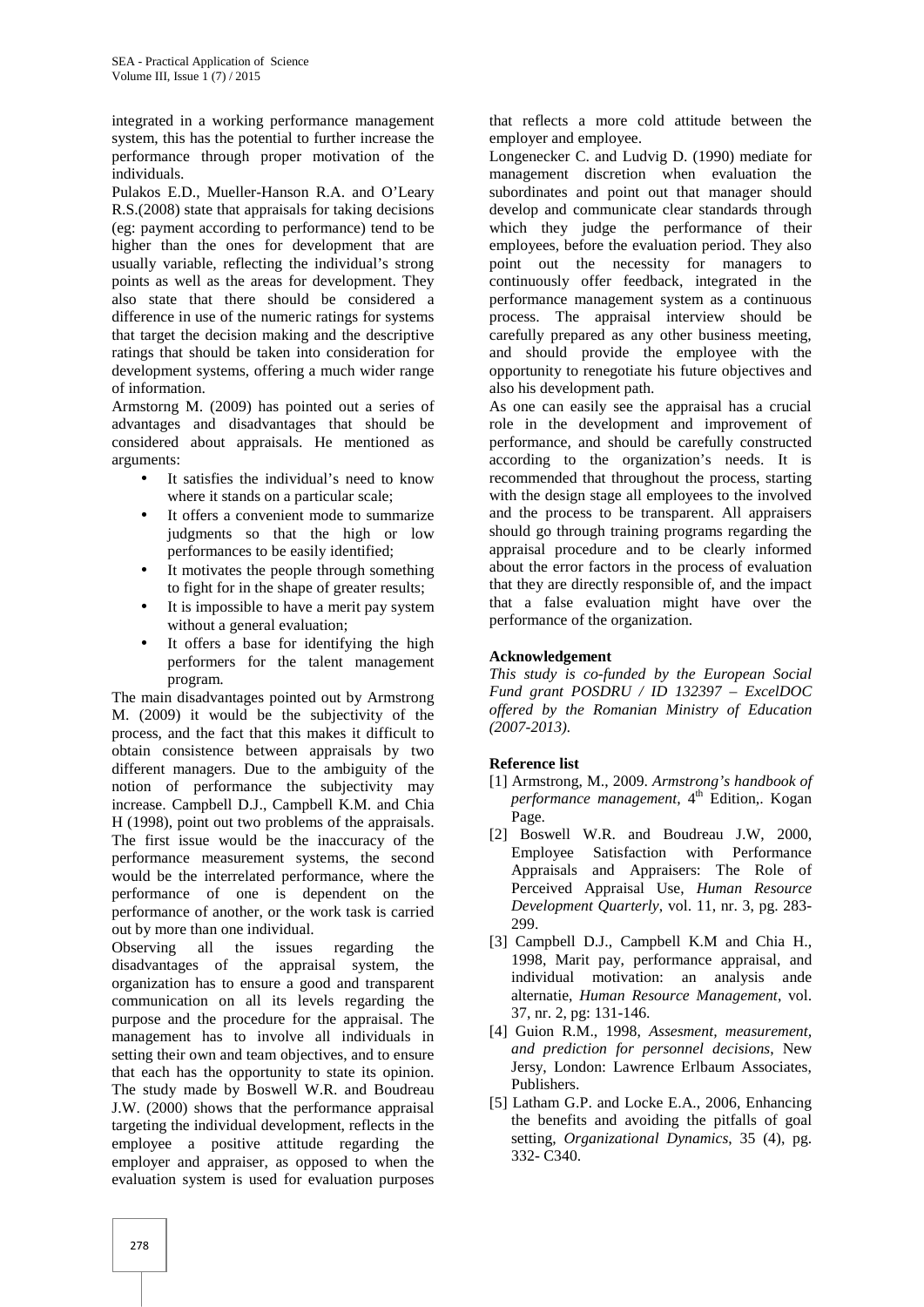- [6] Leech C., 2007, *Managing performance – learning made simple*, Butterworth-Heinemann, USA
- [7] Longenecker C.O. and Fink L.S., 1999, Creating effective perfromance appraisals, *Industrial Management*, Vol. 41, nr. 5, pag. 18
- [8] Pitariu H., 2000, *Managementul resurselor umane. Evaluarea performan elor profesionale,* Bucure ti, editura All Beck.
- [9] Pulakos E.D., Mueller-Hanson R.A. and O'Leary R.S. (2008), Performance management in the U.S., in *Performance Management Systems: A global perspective*, ed A Varma, Routledge, Abingdon.
- [10] Risher H., 2003, Re-focusing performance management for high performance, *Compensation & Benefits Review*, October, pg. 20-30.
- [11] Stanciu D.R., 2013, *Cre terea Competitivit ii IMM-urilor din România prin implementarea* sistemelor de management al performan ei, Academia Român.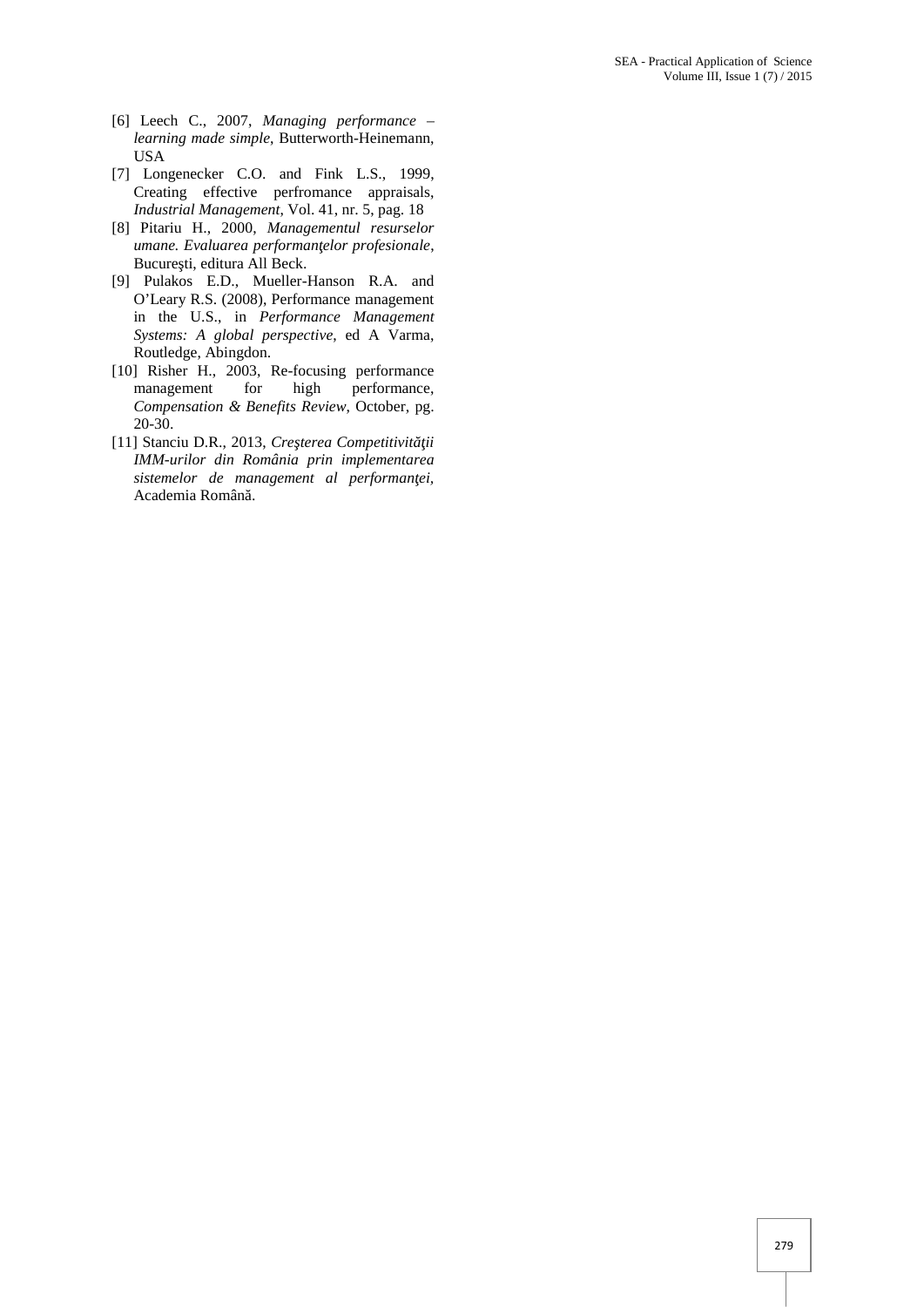Table No 1

| Denefus and problems of goal sening adapted after Lamam and Locke. (2000) |                                                            |
|---------------------------------------------------------------------------|------------------------------------------------------------|
| <b>Benefits</b>                                                           | Potential problems                                         |
| Gives a sense of purpose;                                                 | Lack of sufficient knowledge for goal attainment;          |
| Provides an unambiguous basis for judjing success;                        | Goal conflict among group members;                         |
| Increases performance;                                                    | Fear of risk-taking;                                       |
| Is a means for self -management;                                          | Ignoring non-goal dimensions of performance;               |
| Increases subjective well-being                                           | <b>Demoralization</b><br>following<br>because,<br>success, |
|                                                                           | management may set higher, impossible goals.               |

*Benefits and problems of goal setting adapted after Latham and Locke. (2006)*

*Figure No.1* Performance mangemet cycle adapted after Armstrong. M (2009)



*Figure No.2.* The performance management sequence (adapted after Armstrong M., 2009, pg. 63*)*

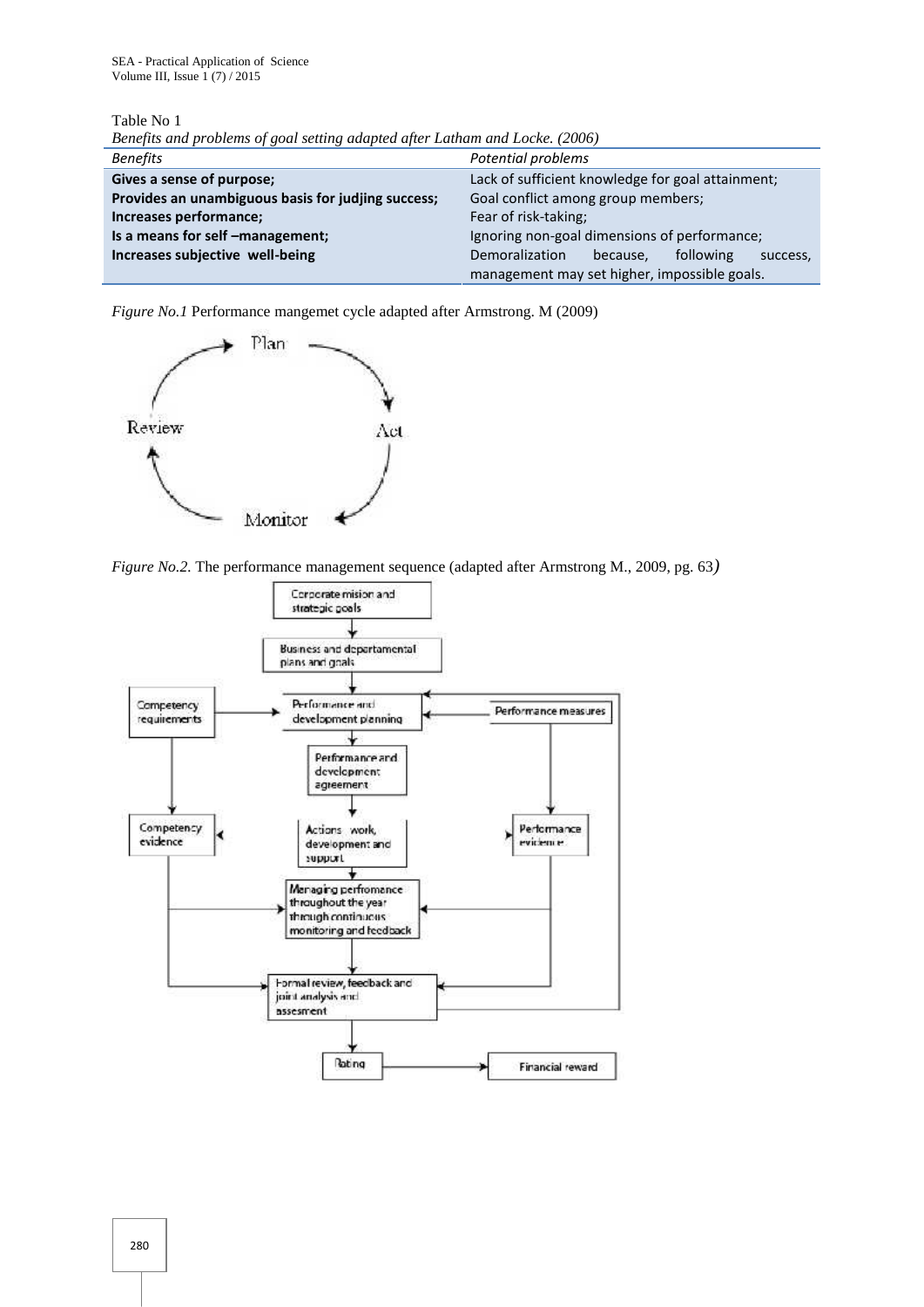*Figure No.3.* Integration of goals (adapted after Armstrong M., 2009, pg. 102)